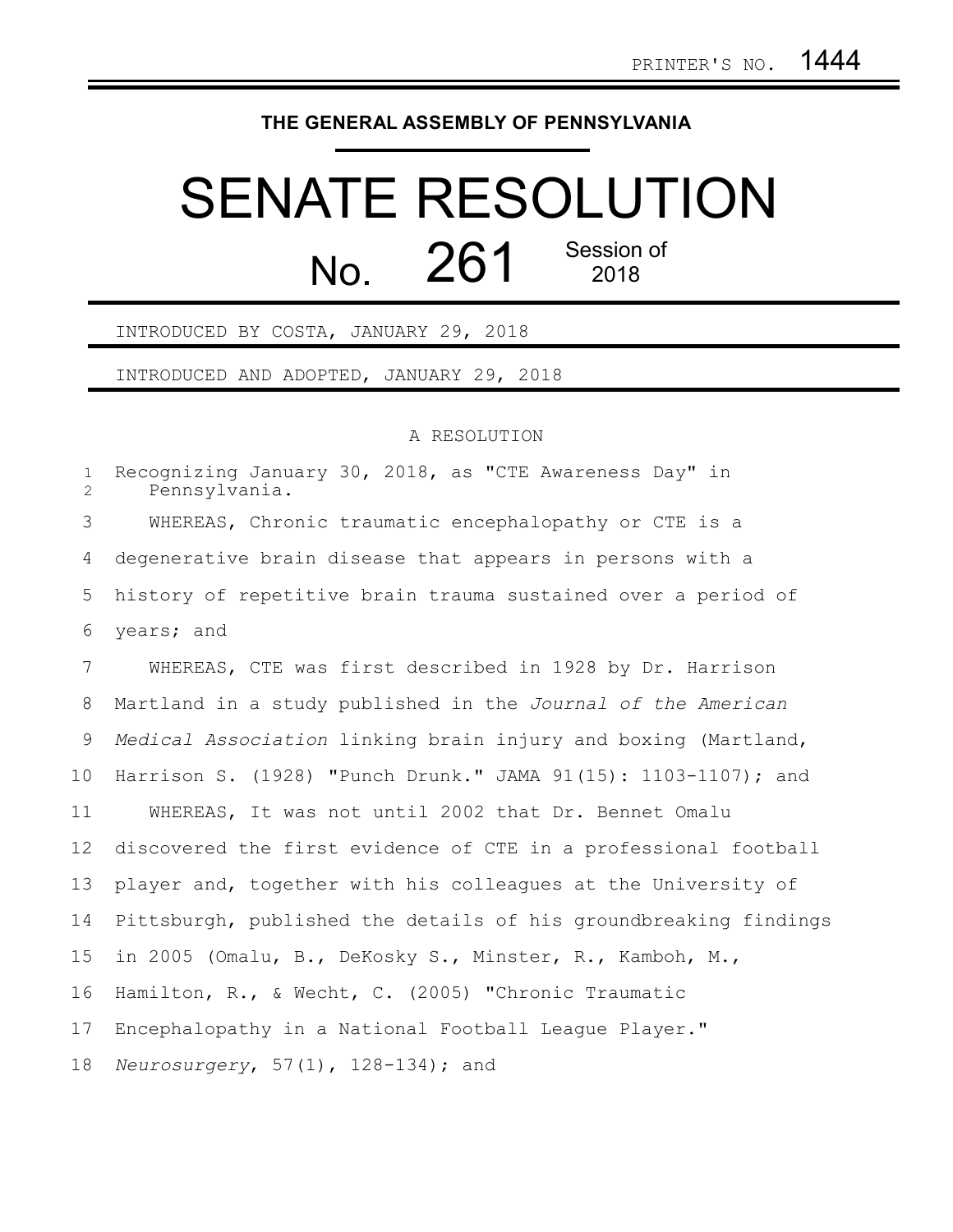WHEREAS, CTE is caused by a buildup of an abnormal protein called tau in the brain which leads to brain cell death; and WHEREAS, The risk of developing CTE is greatest among athletes and military veterans who frequently endure repeated subconcussive blows to the head from playing contact sports or suffer traumatic injury from military training or blasting, but CTE also appears in survivors of domestic abuse and persons with epilepsy; and 1 2 3 4 5 6 7 8

WHEREAS, Although symptoms associated with CTE, such as memory loss, tremors, progressive dementia, depression, suicidal thoughts, impaired judgment, paranoia and substance abuse and addiction, most often present years or decades after the brain trauma or hits cease, symptoms have been found in a patient as young as 17 years of age; and 9 10 11 12 13 14

WHEREAS, Currently, CTE can only be definitively diagnosed after death through postmortem neuropathological analysis; and WHEREAS, Advocacy organizations, health care providers and institutional researchers are dedicated to studying the causes and symptoms of CTE in order to enable parents and families to make informed decisions regarding the best interests of their children in youth sports and to develop an earlier diagnostic tool so patients may address CTE symptoms as early as possible; and 15 16 17 18 19 20 21 22 23

WHEREAS, One such advocacy organization is the Patrick Risha CTE Awareness Foundation, founded by the family of Patrick Risha, who suffered from CTE after playing youth, high school and college football; and 24 25 26 27

WHEREAS, The mission of the Patrick Risha CTE Awareness Foundation is to provide parents of school-age children, who have very susceptible brains, with information about the dangers 28 29 30

20180SR0261PN1444 - 2 -